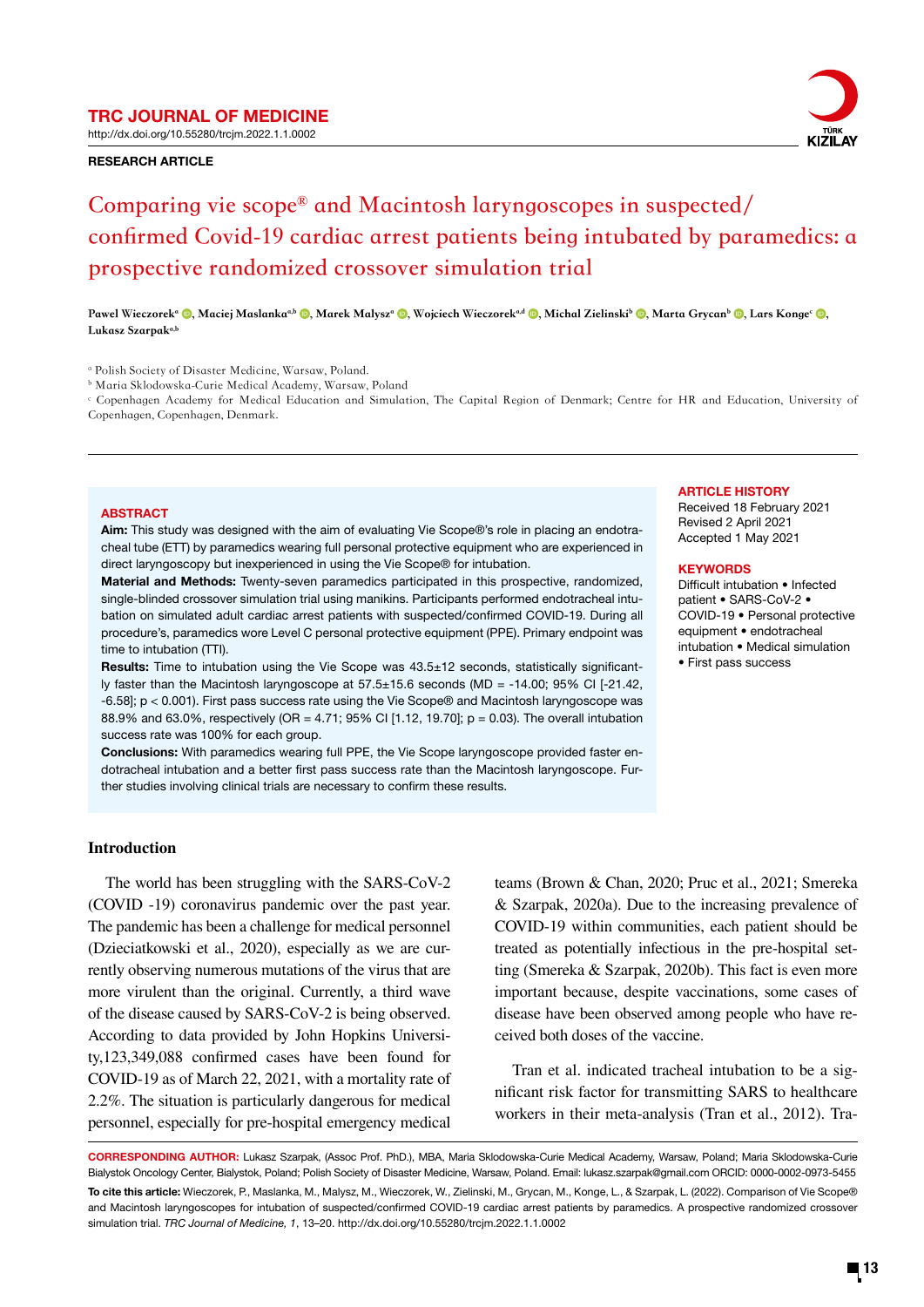cheal intubation (ventilation) in a patient with SARS-CoV-2 is therefore equally dangerous. The emergency medical service (EMS) teams that manage patients should be performing medical procedures using full personal protective equipment (PPE), especially during aerosol generating procedures (AGP). The use of PPE-AGP however, may result in extending the duration of individual procedures, reducing their effectiveness, and also resulting in excessive fatigue for the rescuers themselves (Benítez et al., 2020; Drozd et al., 2021; Kang et al., 2017; Martín-Rodríguez, 2019; Smereka et al., 2020).

One of the most demanding clinical situations in the pre-hospital setting is cardiopulmonary resuscitation, a key element of which is effective airway management and using rescue breathing. Tracheal intubation based on the Macintosh laryngoscope is still the gold standard of endotracheal intubation. In a meta-analysis by Ludwin et al. (2020) the effectiveness of direct laryngoscopy while using PPE-AGP was 93.6%, but the studies on intubation did not take place in the prehospital environment. Many other uncontrolled factors occur in the prehospital setting, including time pressure and poor lighting/weather conditions, as well as patients' difficult airways. These were shown to reduce the effectiveness of the Macintosh laryngoscope intubation to 89.94% in Mallick et al.'s study (Mallick et al., 2020) and to 58% in Suzuki et al.'s study (2029). Therefore, searching for the most effective methods for performing procedures involving endotracheal intubation while medical staff wear PPE is important. One example of an alternative to the Macintosh laryngoscope may be the Vie Scope, a patented bougie introducer that illuminates the entire length of the barrel proximally and distally (Figure 1). With its angled flared tip, the design is based on ear, nose, and throat (ENT) surgeons' laryngoscopes that have been used for over a century. The Vie Scope opens the pharynx to give the user a straight line of sight to the larynx to allow passage of the bougie between the vocal cords under direct vision. Placement of the ETT is achieved using the Seldinger technique.



*Figure 1.* The Vie Scope® laryngoscope comparison with the Macintosh laryngoscope.

This study was designed with the aim of evaluating Vie Scope®'s role in ETT placement by paramedics wearing full PPE who are experienced in direct laryngoscopy but not in the use of the Vie Scope® for intubation.

# **Methods**

This trial was designed as a prospective, randomized, single-blinded crossover simulation trial. The study's protocol was approved by the Institutional Review Board of the Polish Society of Disaster Medicine (Approval. No. 03.02.2020. IRB) and was performed in accordance with the Consolidated Standards of Reporting Trials (CONSORT) guidelines (Turner et al., 2012). The study is a continuation of the authors' research undertaken with the aim of showing the most effective method for securing the airway in conditions requiring the use of PPE (Ludwin et al., 2020; Maslanka et al., 2020; Szarpak et al., 2016)

#### **Participants**

All participants have at least two years' experience in prehospital emergency medicine as well as experience with the Macintosh laryngoscope for intubation in cardiac arrest patients (> 10 intubations using Macintosh). Participant exclu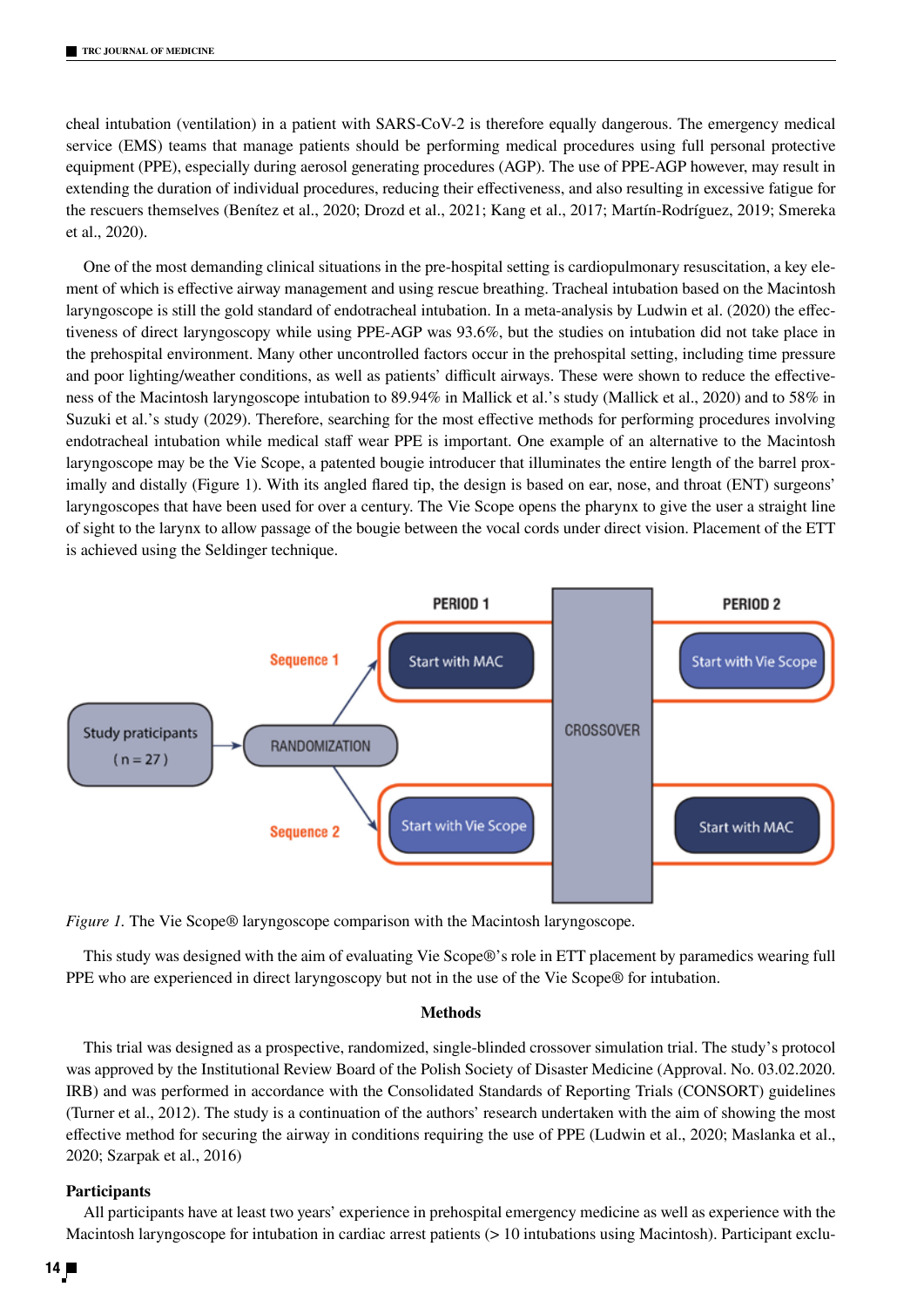sion criteria included refusal to participate in the study, shortness of breath, or infection symptoms. Following written informed consent, 27 paramedics were recruited for the study.

# **Study Design**

Prior to the study, all paramedics participated in standard training involving both the theoretical aspects of endotracheal intubation using the Vie Scope® laryngoscope and the Macintosh laryngoscope, as well as a 30-minute practice session during which they performed endotracheal intubation with the tested devices under normal airway conditions using a Laerdal Airway Management Trainer (Laerdal®, Stavanger, Norway) manikin.

Both the order of participants and the research methods were randomized using a Research Randomizer program (Urbaniak & Plous, 2013). The participants were divided into two groups, the first of which performed endotracheal intubation using the Vie Scope® laryngoscope, and the second group using the Macintosh laryngoscope. After a maximum of three intubation attempts, participants had a 30-minute break and then performed endotracheal intubation using the other method. The detailed randomization procedure is presented in Figure 2.



*Figure 2.* CONSORT flowchart for participant recruitment.

During the actual study, a SimMan 3G simulator (Laerdal®, Stavanger, Norway) manikin was used, which was placed on a flat floor in a room with 1000 lux lighting intensity, simulating a cloudy day.

During each procedure, paramedics wore full Level C PPE, which consists of the full suit with full-face air purifying respirators, inner and outer chemical-resistant gloves, and disposable chemical-resistant outer boots.

# **Measurements**

The primary endpoint was time to intubation (TTI), defined as the time from advancing the laryngoscope through the dental arches to confirmation of endotracheal tube placement through first ventilation using a resuscitator bag. Additionally, time to glottis visualization (TTG) was measured and defined as the time starting from the advancement of the laryngoscope through the dental arches to the visualization of the glottis. A total of three attempts with each laryngo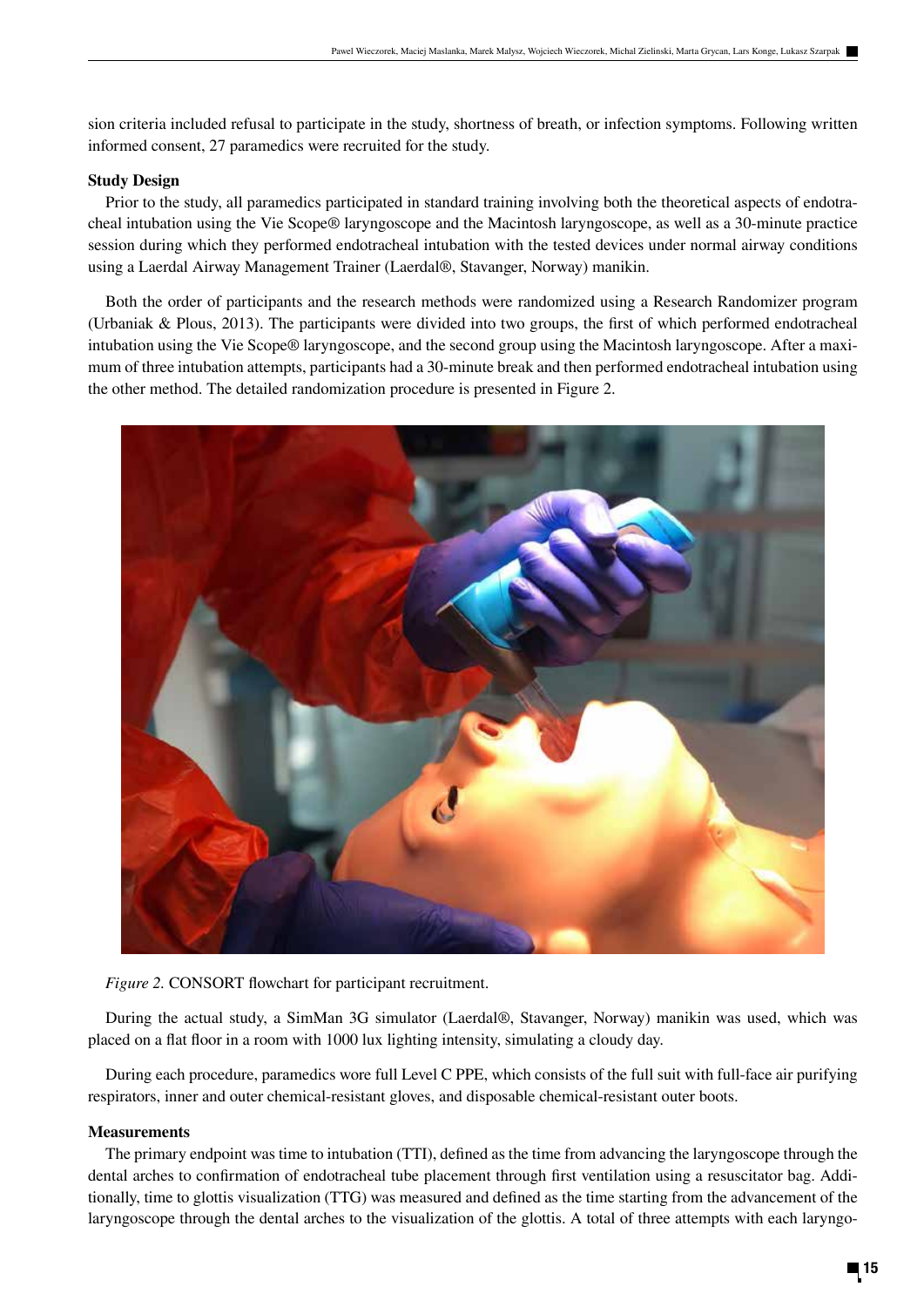scope was allowed for each operator. Attempts requiring more than 120 seconds or more than two attempts (withdrawal of the device from the mouth followed by repositioning) or esophageal intubations were recorded as failure to intubate. We also recorded the rate of first-pass success intubation as well as the number of intubation attempts needed for correct intubation. To assess the glottic view, the Cormack and Lehane (CL) grade was used. Ease of use was assessed with a visual analogue scale score ranging from 1 to 10, with 1 meaning "easiest" and 10 the "most difficult."

## **Statistical Analysis**

Results were blinded prior to the statistical analysis stage. All statistical analyses were performed using the STATA Version 16.1EN for MacOS software (StataCorp LLC, College Station, TX, USA). All reported *p* values were two-sided, with *p* values less than 0.05 being considered statistically significant. Data for the rate of successful intubation were analyzed using Cochran`s Q test followed by Dunn-Bonferroni post-hoc tests. Data for the TTI, TTG, number of intubation attempts, number of optimization maneuvers, number of audible dental clicks, Cormack-Lehane score, and view and difficulty of tracheal intubation were analyzed using paired non-parametric tests. All continuous outcome variables were expressed as means and standard deviations (*SD*) and analyzed using the Mann-Whitney U test. The inverse variance estimator was used to calculate the 95% confidence interval (CI) for the median difference.

## **Results**

Twenty-seven paramedics participated in this trial. All participants prior to this study had clinical experience with direct laryngoscopy, but no one had previous experience with the Vie Scope® in either clinical or medical simulation conditions.

A detailed summary of the results is presented in Table 1. Time to intubation for the Vie Scope was  $43.5 \pm 12$  seconds and was statistically significantly faster than the Macintosh laryngoscope's  $57.5 \pm 15.6$  seconds (*MD* = -14.00; 95% CI  $[-21.42, -6.58]$ ;  $p < 0.001$ ). The time to glottis visualization using the Vie Scope was  $12.4 \pm 6.5$  compared to the Macintosh laryngoscopes at 16.5 ± 9 seconds (*MD* = -4.10; 95% CI [-8.29, 0.09]; *p* = 0.05).

### *Table 1*

*Summary of the Outcomes*

| <b>Parameter</b>     | <b>Events/Participants</b> |                           | <b>Events</b> |                 | <i>p</i> value for           |
|----------------------|----------------------------|---------------------------|---------------|-----------------|------------------------------|
|                      | <b>Vie Scope</b><br>group  | <b>Macintosh</b><br>group | OR/MD         | 95% CI          | differences<br>across groups |
| $1st$ attempt        | 24/27<br>$(88.9\%)$        | 17/27<br>$(63.0\%)$       | 4.71          | 1.12, 19.70     | 0.03                         |
| Overall success rate | 27/27<br>$(100\%)$         | 27/27<br>$(100\%)$        | <b>NE</b>     | <b>NE</b>       | 1.00                         |
| <b>TTG</b>           | 43.5(12)                   | 57.5(15.6)                | $-14.00$      | $-21.42, -6.58$ | < 0.001                      |
| TTI                  | 12.4(6.5)                  | 16.5(9)                   | $-4.10$       | $-8.29, 0.09$   | 0.05                         |
| CL grade             |                            |                           |               |                 |                              |
|                      | $25(92.6\%)$               | 19 (77.8%)                | 5.26          | 1.00, 27.69     |                              |
| 2                    | $2(7.4\%)$                 | $4(14.8\%)$               | 0.46          | 0.46, 2.75      | < 0.001                      |
| 3                    | $0(0.0\%)$                 | $2(7.4\%)$                | 0.19          | 0.01, 4.05      |                              |
| 4                    | $0(0.0\%)$                 | $0(0.0\%)$                | <b>NE</b>     | <b>NE</b>       |                              |
| Ease of use          | 3(0.6)                     | 5.3(0.9)                  | $-2.30$       | $-2.71, -1.89$  | < 0.001                      |

*Legend: CI = confidence interval; CL = Cormack and Lehane grade; MD = mean difference; NE = not estimable, OR = odds ratio; TTI = time to intubation; TTG = time to glottis view.*

The first pass success rates using the Vie Scope® and Macintosh laryngoscope were 88.9% and 63.0%, respectively (OR=4.71;  $95\%$ CI [1.12, 19.70];  $p = 0.03$ ). The overall intubation success rate was 100% for each group.

Based on the Cormack and Lehane scale, intubation with the Vie Scope laryngoscope compared to the Macintosh laryngoscope was associated with improved visualization of the glottis ( $p < 0.001$ ).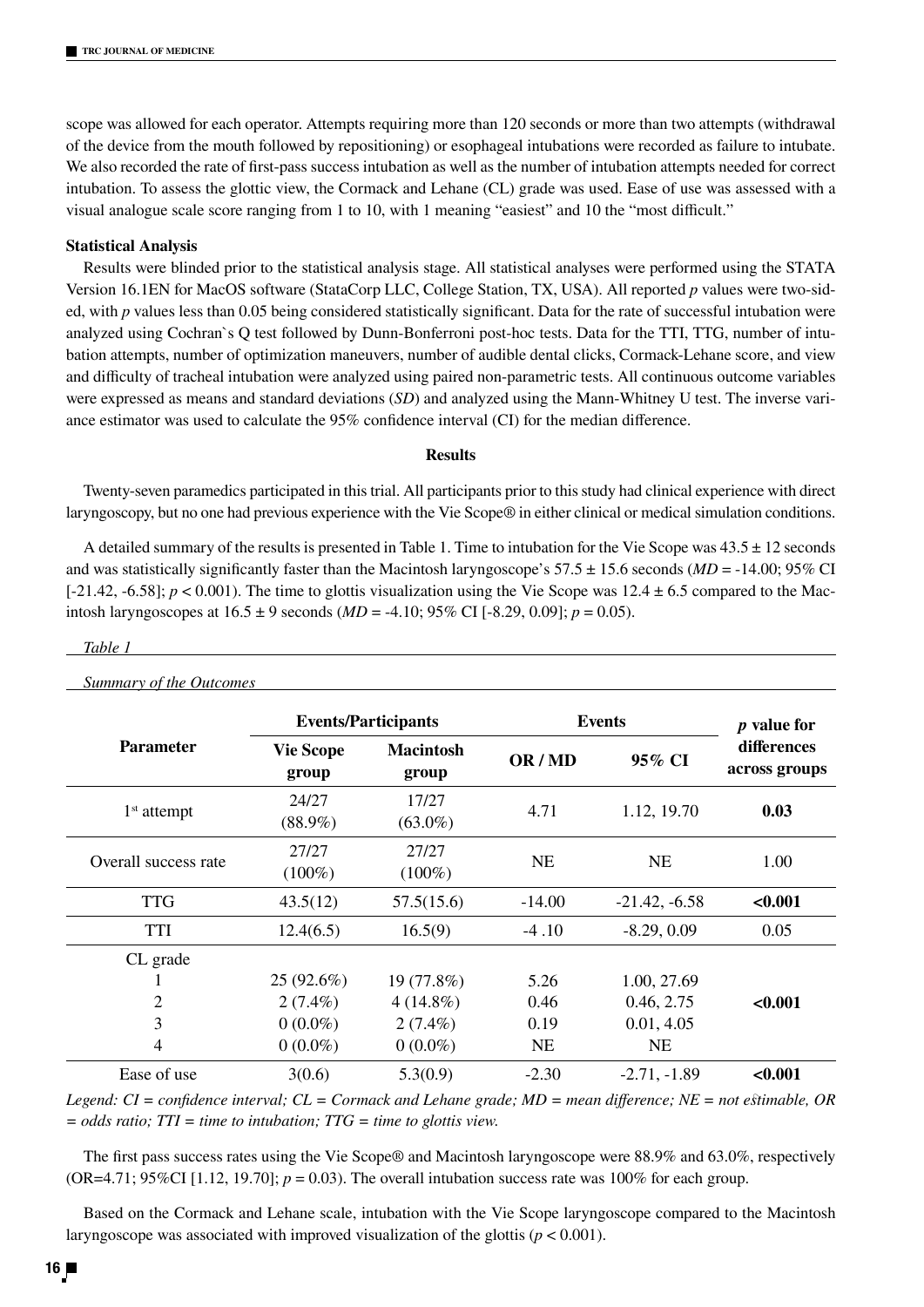Subjective ease of intubation using the VAS revealed that participants found intubation to be an easier procedure when using the Vie Scope (3  $\pm$  0.6 s) compared to the Macintosh laryngoscope (5.3  $\pm$  0.9 s; *MD* = -2.30; 95% CI [-2.71,  $-1.89$ ];  $p < 0.001$ ).

## **Discussion**

Despite the introduction of supraglottic airway devices, endotracheal intubation is still the gold standard for airway management. Due to its price and widespread availability, the Macintosh laryngoscope is the device used most for performing endotracheal intubation both in pre-hospital and inpatient settings (Raimann et al., 2019; Szarpak, 2018). Our study is one of the first to demonstrate the Vie Scope laryngoscope (Maslanka et al., 2020; Maslanka, Smereka et al., 2020; Maslanka, Szarpak et al., 2020) to be able to be more suitable for endotracheal intubation in suspected or confirmed COVID-19 patients with cardiac arrest when the operator is wearing PPE-AGP compared to the Macintosh laryngoscope.

In this study, intubation times using the Macintosh laryngoscope were  $57.5 \pm 15.6$  seconds. Similar results assessing the Macintosh laryngoscope have been obtained among studies, including Burns et al. at  $53.4 \pm 46.4$  s (Burns et al., 2010) and Castle et al. at  $50.8 \pm 15.6$  s (2011). Greenland et al. demonstrated shorter intubation times using the Macintosh laryngoscope at  $22.2 \pm 6.6$  s (2007); however, the participants in this study included four consultant anesthetists and 14 anesthetic trainees, which is not representative of prehospital paramedics.

Intubation using the Vie Scope laryngoscope had statistically significantly shorter intubation times (i.e.,  $43.5 \pm 12$  s) despite using the Seldinger technique. Ludwin et al.'s meta-analysis indicated the advantage different types of video-laryngoscopes have over the Macintosh laryngoscope (2020). These results are important from the clinical standpoint because endotracheal intubation should be performed as quickly as possible as CPR requires many concurrent activities using advanced algorithms, including chest compressions, heart rhythm monitoring, and pharmaco-therapeutical implementation. All these activities may be performed in two- or three-person EMS teams (Szarpak & Madziala, 2020). Therefore, the operator should secure the airway as expediently as possible in order to be able to focus on the other aspects of CPR.

Apart from the time to intubation itself, another key parameter is the effectiveness of the first intubation attempt (i.e., first pass success). Currently, the effectiveness of endotracheal intubation in the emergency medicine prehospital environment has been unsatisfactory. This study has shown the first pass success using the Vie Scope to be as high as 88.9%, with a maximum of two attempts for achieving 100% success. This point alone confirms a shorter learning curve for laryngoscopy using the Vie Scope, as the entire training process was based on a 30-minute training session. First-pass success intubation is important, as repeated intubation attempts may increase soft tissue damage and bleeding, which can make the procedure more difficult or cause a scenario described by the Difficult Airway Society as "can't intubate, can't ventilate" (Braun et al., 2010; Higgs et al., 2018) if the tissues around the entrance to the glottis become swollen.

## **Strengths and Weaknesses of the Study**

Our study has several limitations. First, the study was conducted in a medical simulation environment using manikins as opposed to real clinical rescue operations undertaken by EMS teams. The choice was deliberate and dictated by the following factors: a) the current SARS-CoV-2 pandemic has limited the possibility of conducting clinical trials, especially in pre-hospital conditions, and b) the current difficulties related to the performance of procedures in PPE-AGP increase the risk of reducing the effectiveness of the performed procedure. Medical simulation allows for full standardization of the performed procedures without harm to the potential patient.

The second limitation is that only paramedics were tested. The choice of paramedics was dictated by the fact that this professional group provides immediate assistance to patients at the pre-hospital stage and this group often has to conduct cardiopulmonary resuscitation, including securing the patient's airway. The third limitation is the participant group contained 27 people; however, in the pandemic era and analyzing other studies, the authors concluded such a group size to be sufficient for conducting a pilot study.

One of this study's strengths is firstly its randomized crossover nature with the results being blinded prior to the statistical analysis stage. Another strength of this study is that we evaluated the newest laryngoscope available (i.e., the Vie Scope), which has limited scientific reports that have been published about it.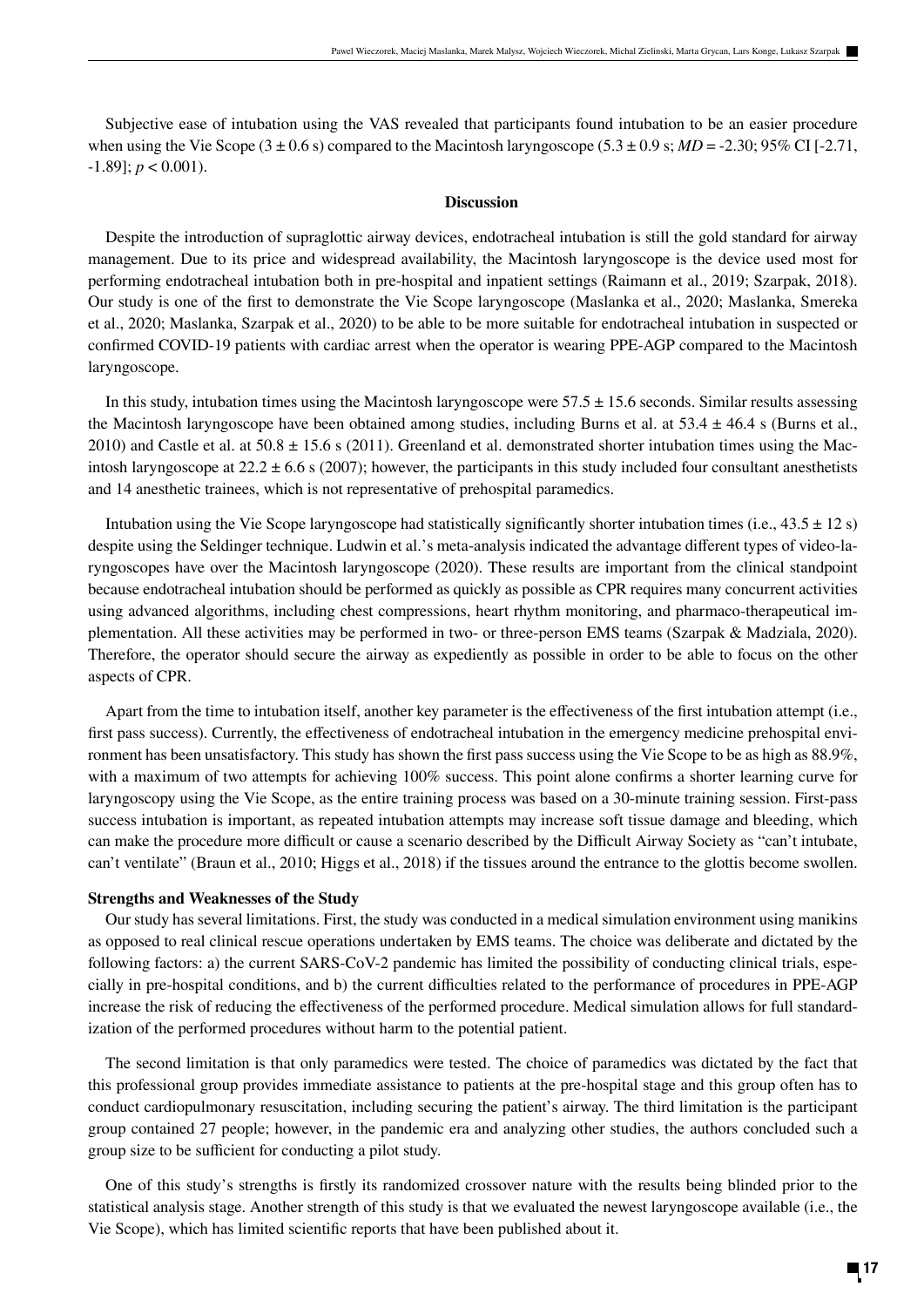## **Conclusions**

With paramedics wearing full PPE, the Vie Scope laryngoscope provided faster endotracheal intubation and a higher first-pass success rate for intubation compared to the Macintosh laryngoscope after only 30 min of training. Further studies, including clinical trials, are necessary to confirm these results.

## **Abbreviation's list**

AGP = aerosol generating procedures

CI = confidence interval

CL = Cormack and Lehane grade

CONSORT = Consolidated Standards of Reporting Trials

EMS = Emergency medical service

MD = mean difference

 $OR = odds ratio$ 

PPE = personal protective equipment

SD = Standard deviation

TTG = Time to glottis visualization

 $TTI = Time to intubation$ 

VAS = Visual analog scale

#### **Authors' contribution**

PW as the study designer carried out the clinical studies, analyzed the data, and drafted the manuscript. MMas, performed the study and data analysis; MMal performed the study; WW performed the study; MZ performed the study; MG searched bibliographies; LK drafted the manuscript; LS as the study designer performed the clinical studies, analyzed the data, and drafted the manuscript. All authors read and approved the final manuscript.

#### **Peer-review**

Externally peer-reviewed

#### **Acknowledgments**

The authors would like to thank all participants. The study was supported by the ERC Research Net and by the Polish Society of Disaster Medicine.

#### **Funding**

This research received no external funding.

#### **Disclosure statement**

The authors report no conflict of interest.

#### **Author's ORCID numbers**

| Pawel Wieczorek     | 0000-0003-2016-5438 |  |  |
|---------------------|---------------------|--|--|
| Maciej Maslanka     | 0000-0003-0564-8829 |  |  |
| <b>Marek Malysz</b> | 0000-0001-9950-9154 |  |  |
| Wojciech Wieczorek  | 0000-0001-9870-3633 |  |  |
| Michal Zielinski    | 0000-0002-3220-9699 |  |  |
| Marta Grycan        | 0000-0002-2295-1267 |  |  |
| Lars Konge          | 0000-0002-1258-5822 |  |  |
| Lukasz Szarpak      | 0000-0002-0973-5455 |  |  |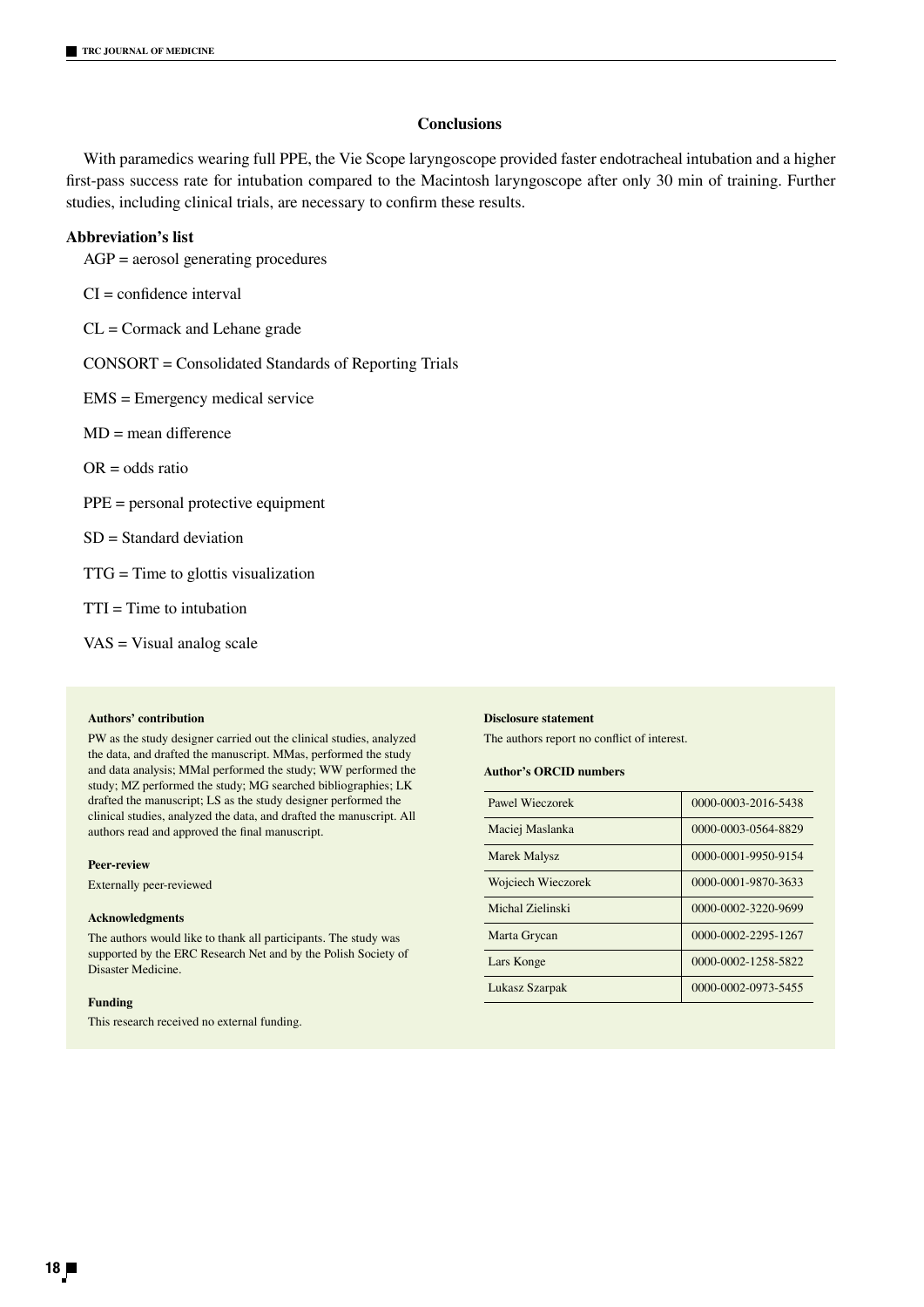## **References**

Braun, P., Wenzel, V., & Paal, P. (2010). Anesthesia in prehospital emergencies and in the emergency department. *Current Opinion in Anesthesiology*, *23*(4), 500–506. http://dx.doi.org/10.1097/ACO.0b013e32833bc135

Brown, E., & Chan, L. M. (2020). Should chest compressions be considered an aerosol-generating procedure? A literature review in response to recent guidelines on personal protective equipment for patients with suspected COVID-19. *Clinical Medicine Journal*, *20*(5), e154–e159. http://dx.doi.org/10.7861/clinmed.2020-0258

Burns, J. B. Jr., Branson, R., Barnes, S. L., & Tsuei, B. J. (2010). Emergency airway placement by EMS providers: Comparison between the King LT supralaryngeal airway and endotracheal intubation. *Prehosp Disaster Medicine*, *25*(1), 92–95. http://dx.doi.org/10.1017/s1049023x00007743

Castle, N., Pillay, Y., & Spencer, N. (2011). What is the optimal position of an intubator wearing CBRN-PPE when intubating on the floor: A manikin study. *Resuscitation*, 82(5), 588–592. http://dx.doi.org/10.1016/j.resuscitation.2011.01.005

Drozd, A., Smereka, J., Filipiak, K. J., Jaguszewski, M., Ładny, J. R., Bielski, K., Nadolny, K., Ruetzler, K., & Szarpak, L. (2021). Intraosseous versus intravenous access while wearing personal protective equipment: a meta-analysis in the era of COVID-19. *Kardiologia Polska*, *79*(3), 277–286. http://dx.doi.org/ 10.33963/KP.15741

Dzieciatkowski, T., Szarpak, L., Filipiak, K. J., Jaguszewski, M., Ladny, R., & Smereka, J. (2020). COVID-19 challenge for modern medicine. *Cardiology Journal*, 27(2), 175-183. http://dx.doi.org/10.5603/CJ.a2020.0055

Greenland, K. B., Tsui, D., Goodyear, P., & Irwin, M. G. (2007). Personal protection equipment for biological hazards: does it affect tracheal intubation performance? *Resuscitation*, *74*(1), 119–126. http://dx.doi.org/10.1016/j.resuscitation.2006.11.011

Higgs, A., McGrath, B. A., Goddard, C., Rangasami, J., Suntharalingam, G., Gale, R., & Cook, T. M. (2018). DAS guidelines on the airway management of critically ill patients. *Anaesthesia*, 73(8), 1035–1036. http://dx.doi. org/10.1111/anae.14352

Kang, J., O'Donnell, J. M., Colaianne, B., Bircher, N., Ren, D., & Smith, K. J. (2017). Use of personal protective equipment among health care personnel: Results of clinical observations and simulations. *American Journal of Infection Control*, *45*(1), 17–23. http://dx.doi.org/10.1016/j.ajic.2016.08.011

Ludwin, K., Bialka, S., Czyzewski, L., Smereka, J., Dabrowski, M., Dabrowska, A., Ladny, J. R., Ruetzler, K., & Szarpak, L. (2020). Video laryngoscopy for endotracheal intubation of adult patients with suspected/ confirmed COVID-19. A systematic review and meta-analysis of randomized controlled trials. *Disaster and Emergency Medicine Journal*, *5*(2), 85–97. http://dx.doi.org/10.5603/DEMJ.a2020.0023

Mallick, T., Verma, A., Jaiswal, S., Haldar, M., Sheikh, W. R., Vishen, A., Snehy, A., & Ahuja, R. (2020). Comparison of the time to successful endotracheal intubation using the Macintosh laryngoscope or KingVision video laryngoscope in the emergency department: A prospective observational study. *Turkish Journal of Emergency Medicine*, *20*(1), 22–27. http://dx.doi.org/10.4103/2452-2473.276381

Martín-Rodríguez, F. (2019). Metabolic fatigue in resuscitators using personal protection equipment against biological hazard. *Investigacion y Educacion en Enfermeria*, *37*(2), e04. http://dx.doi.org/10.17533/udea.iee.v37n2e04

Maslanka, M., Smereka, J., Czyzewski, L., Ladny, J., Dabrowski, M., & Szarpak, L. (2020). VieScope® laryngoscope versus Macintosh laryngoscope during difficult intubation performed by paramedics: A randomized cross-over manikin trial. *Disaster Emergency Medicine Journal*, *5*(3), 134–141. http://dx.doi.org/10.5603/DEMJ.a2020.0031

Maslanka, M., Smereka, J., Czyzewski, L., Landy, J. R., Dabrowski, M., & Szarpak, L. (2020). Vie scope® laryngoscope versus Macintosh laryngoscope with personal protective equipment during intubation of COVID-19 resuscitation patient. *American Journal of Emergency Medicine*, S0735–6757(20)30779-8. http://dx.doi.org/10.1016/j. ajem.2020.08.085